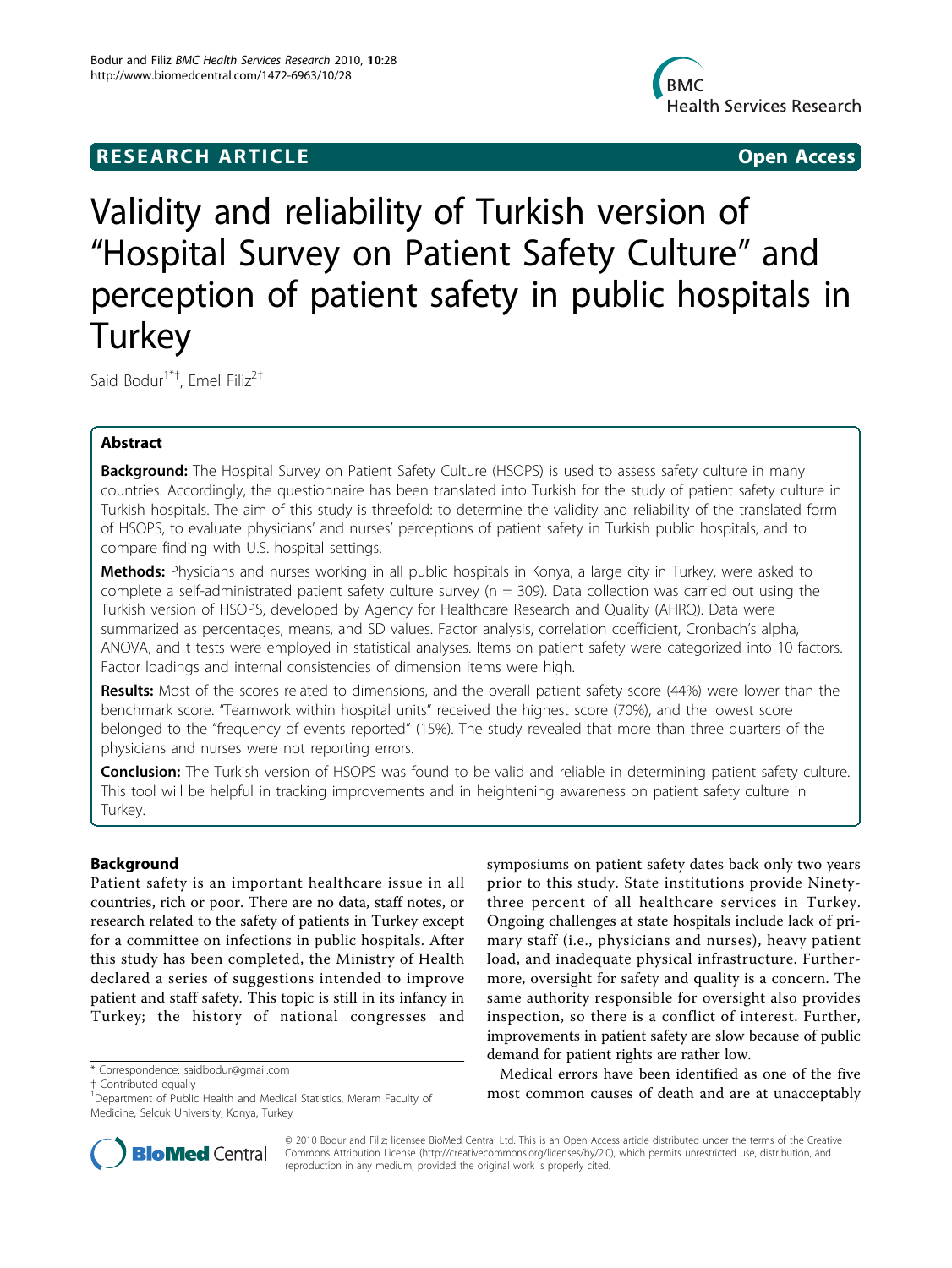high levels [\[1](#page-8-0)]. The World Health Organization (WHO) estimates that tens of millions of patients worldwide endure disabling injuries or death each year that can be attributed directly to unsafe medical practices and care [[2](#page-8-0)]. The incidence of medical errors during healthcare procedures is 7.5%, and a majority of the adverse events are identified as preventable [[3](#page-8-0),[4](#page-8-0)].

One aspect of patient safety that has been increasingly of interest is the "culture" of safety. A culture is described as the cumulative result of an entire set of common behaviors, experiences, beliefs, and values that reflects how things are done in a certain environment. To establish a safety culture in a healthcare organization, the first step is evaluating the current culture [[5\]](#page-8-0). Assessment of safety culture in a given institution helps inform the perceptions and behaviors of administrators regarding safety as well as identify the most problematic areas for improvement [\[6\]](#page-8-0).

High-risk industries–such as commercial aviation and the oil and gas industry–have achieved exemplary safety performance. Safety culture provides an important explanation of such organizations' performance [\[7](#page-8-0)]. On the basis of earlier industrial models, future hospital and healthcare studies should examine the effect of safety culture [[8-10\]](#page-8-0). High-reliability organizations are those that operate in a hazardous environment but, from a statistical standpoint, have low rates of adverse events. High-reliability organizations are those where lines of communication remain open to fully share critical information, unfettered by barriers of hierarchy, seniority, title, pay grade, gender, or ethnic background. The healthcare industry is in an ideal position to learn from the experience of aviation and other high-reliability organizations [[11](#page-8-0)].

Safety climate surveys are now being used to measure the safety culture of healthcare organizations, and a comprehensive report of scale development was provided [[12\]](#page-8-0). A survey developed by Agency for Healthcare Research and Quality (AHRQ) is used increasingly in the United States and England [[13,14\]](#page-8-0). It is considered valid, reliable, and the most efficient tools used for patient safety culture [\[12,15\]](#page-8-0).

This survey includes questions that measure patient safety culture at work area/unit and hospital levels while including outcome variables [[16\]](#page-8-0). Flin [[17\]](#page-8-0) state that safety climate questionnaires must achieve as high a standard of measurement as possible so that healthcare managers can rely on resulting data as true indicators of the safety culture. The current study was performed to determine the validity and reliability of the Turkish version of "Hospital Survey on Patient Safety Culture," evaluate the perception of the patient safety among healthcare staff in public hospitals, and compare Turkish data with U.S. data. Patient safety culture is a new field in Turkey, and no study has been published in Turkey on this topic.

## Methods

## Study Group

The study was carried out in 2008 in all the public hospitals–1 general hospital, 1 teaching hospital, and 1 university hospital–located in the metropolitan center of Konya Province, Turkey. Konya is one of the most important cities in central Anatolia. It is world renowned for its history and culture and is famous as an international tourist city.

More than 90% of healthcare services in Turkey are provided by public enterprises. Out of all public hospitals, 775 are general, 59 are teaching, and 57 are university hospitals. Certain general, teaching, and university hospitals have the greatest bed capacity; therefore, this study was carried out in the hospitals that represent these three types of large-capacity hospitals. About 96% of the people in Turkey have social security insurance that provides free health care, and patients are free to choose their hospitals.

Efforts were made to include physicians and nurses– both permanent and temporary–who have direct interaction with patients. The temporary group includes nurses, emergency technicians, and midwives whom they work on nursing services. These workers operate under the direction of supervisors and are under contract for provisional time periods. The size of the study group was determined by a formula that enabled a comparison of the predicted mean score of  $63 \pm 10$  [\[18](#page-8-0)] for positive perception of the overall patient safety culture in the hospital within an SD of 5 points, at a 95% confidence level and with a 0.80 power. Thus, the goal was to reach at least 63 people in each group. However, considering the careful attention paid to representing as many units as possible and the likelihood of a low rate of response, the surveys were delivered individually many of the available staff. The response rate varied from 51% to 91%, depending on the profession. The response rate was 51% for doctors, 64% for temporary nurses, and 91% for registered nurses. By hospital type, response rate was 56% for university hospitals, 72% for general public hospitals, and 86% for teaching hospitals. A total of 309 questionnaires were completed and returned as follows: 102 physicians, 135 nurses, and 72 temporary nurses from three public hospitals. The demographics and professional characteristics of the participants are shown in Table [1](#page-2-0).

## Measurement

## Hospital Survey on Patient Safety Culture (AHRQ)

A Turkish version of by AHRQ's "Hospital Survey on Patient Safety Culture" was developed [[16\]](#page-8-0). The survey was composed of items measuring the dimensions of patient safety culture at work area/unit and hospital levels and included questions measuring outcome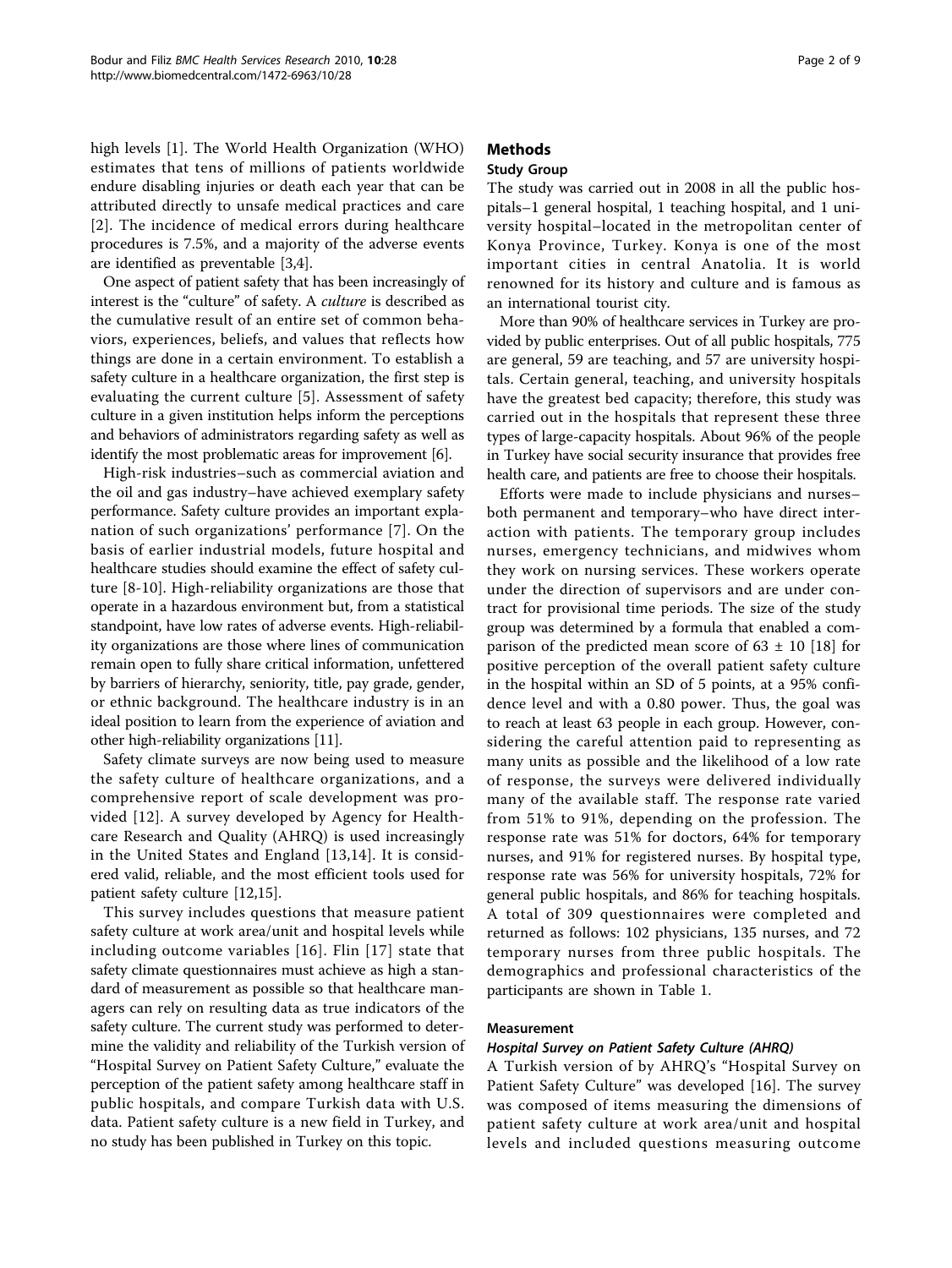<span id="page-2-0"></span>

|  |  |  |  |  |  | Table 1 The demographic and professional characteristics of the participants |  |  |  |
|--|--|--|--|--|--|------------------------------------------------------------------------------|--|--|--|
|--|--|--|--|--|--|------------------------------------------------------------------------------|--|--|--|

|                                               |                | <b>Doctors</b><br>$(n = 102)$ |                | R. Nurses<br>$(n = 135)$ | Temp. Nurses<br>$(n = 72)$ |       |  |
|-----------------------------------------------|----------------|-------------------------------|----------------|--------------------------|----------------------------|-------|--|
| Demographic features                          | $\mathsf{n}$   | $\%$                          | n              | $\%$                     | n                          | $\%$  |  |
| Gender                                        |                |                               |                |                          |                            |       |  |
| Male                                          | 71             | 69,6                          | $\overline{2}$ | 1,5                      | 28                         | 38,9  |  |
| Female                                        | 31             | 30,4                          | 133            | 98,5                     | 44                         | 61,1  |  |
| <b>Marital status</b>                         |                |                               |                |                          |                            |       |  |
| Unmarried                                     | 27             | 25,7                          | 38             | 28,1                     | 36                         | 50,0  |  |
| Married                                       | 73             | 72,3                          | 94             | 69,6                     | 34                         | 47,2  |  |
| Widowed/divorced                              | $\overline{2}$ | 2,0                           | 3              | 2,2                      | 2                          | 2,8   |  |
| Type of hospital                              |                |                               |                |                          |                            |       |  |
| General public                                | 25             | 24,5                          | 55             | 40,7                     | 13                         | 18,1  |  |
| Teaching                                      | 17             | 16,7                          | 38             | 28,1                     | 29                         | 40,3  |  |
| University                                    | 60             | 58,8                          | 42             | 31,1                     | 30                         | 41,7  |  |
| <b>Working Unit</b>                           |                |                               |                |                          |                            |       |  |
| Medicine                                      | 48             | 47,1                          | 66             | 48,9                     | 30                         | 41,7  |  |
| Surgery                                       | 25             | 24,5                          | 38             | 28,1                     | 21                         | 29,2  |  |
| Emergency/ICU/OR*                             | 29             | 28,4                          | 31             | 23,0                     | 21                         | 29,2  |  |
| Experience in profession                      |                |                               |                |                          |                            |       |  |
| Less than 5 year                              | 29             | 28,4                          | 32             | 24,4                     | 39                         | 54,9  |  |
| 5 to 9 years                                  | 27             | 26,5                          | 33             | 25,2                     | 10                         | 14,1  |  |
| 10 to 14 years                                | 15             | 14,7                          | 34             | 26,0                     | 12                         | 116,9 |  |
| 15 years or more                              | 31             | 30,4                          | 32             | 24,4                     | 10                         | 14,1  |  |
| Experience in current hospital work area/unit |                |                               |                |                          |                            |       |  |
| Less than 1 year                              | 19             | 18,6                          | 23             | 17,2                     | 28                         | 38,9  |  |
| 1 to 4 years                                  | 42             | 41,2                          | 45             | 33,6                     | 29                         | 40,3  |  |
| 5 to 9 years                                  | 22             | 21,6                          | 21             | 15,7                     | 6                          | 8,3   |  |
| 10 years or more                              | 19             | 18,6                          | 45             | 33,6                     | 9                          | 12,5  |  |

\*ICU: Intensive Care Unit, OR: Operating Room

variables. Moreover, there were 7 items that asked for personal information. Eighteen of the 42 items belonging to 12 dimensions were worded negatively. The five-level Likert scale was employed for the responses. The scales used for the questions were (1) strongly disagree, disagree, neither, agree, or strongly agree and (2) never, rarely, sometimes, most of the time, or always. Structural validity of each safety culture dimension was partially associated with all others and was reflected by composite scores. This relationship was shown with a correlation between 0.23 and 0.60. Highest correlations were calculated for result variables of "overall perceptions of patient safety" and "patient safety grade"  $(r = 0.66, p < 0.001)$ . The lowest relationship was revealed by "frequency of events reported" and "nonpunitive response to error" ( $r = 0.23$ ,  $p < 0.001$ ). The differing nature of safety culture composite scores between hospitals was shown with ANOVA [[16\]](#page-8-0).

## Preparing the Turkish version of the survey

The investigators performed initial translation of the survey into Turkish. An expert in the English language whose native language is Turkish reviewed this translation. Then an independent translator who had not seen the original questionnaire [[19](#page-8-0)] translated it back into English. Sorra, who is one of the authors of the original survey, checked the last translated questionnaire. The Turkish questionnaire was revised according to suggestions on 3 of the 42 items that might have led to differing interpretations. The items of the translated survey were categorized under 10 factors. This might be caused by ambiguity of the translation or cultural differences. Three items were relocated between the dimensions. It was assumed that this state would not affect the general score of the culture of patient safety.

#### Pilot study

The comprehensibility of the survey was tested on 5 physicians and 8 nurses who had not been included in the study group and their opinions were used to prepare the final version of the survey.

## Data collection

An assistant researcher made an in-person presentation about the surveys to the study group. After participants gave verbal consent, each participant was asked to fill out the survey without discussion.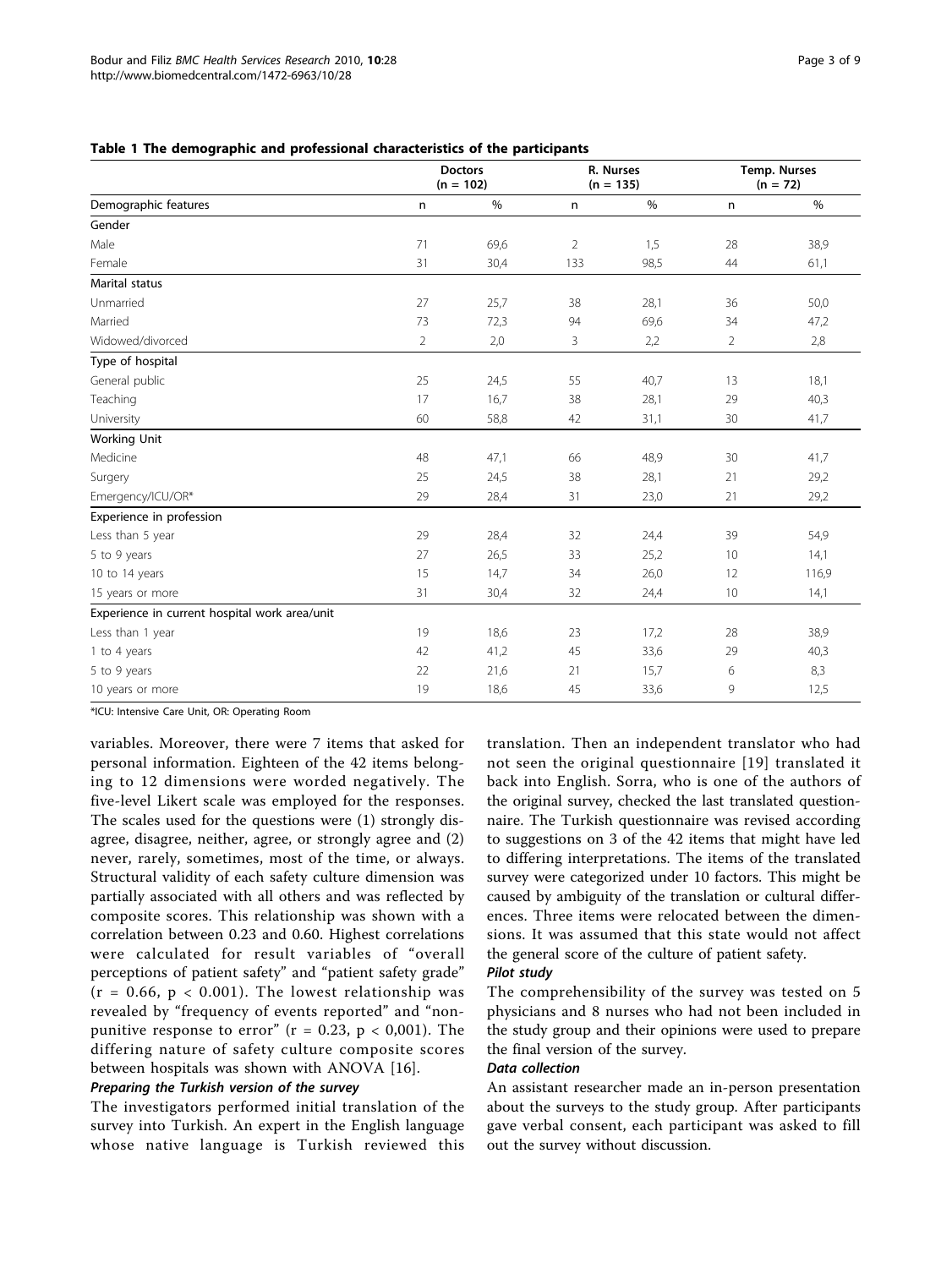### Ethical considerations

The researchers obtained the approval of the ethics committee and obtained institutional permits and consent of the participants.

### Statistical Analyses

The researchers checked to make sure the data set was complete and to determine if the inter-item correlations were sufficient (Bartlett's test  $\gamma$ 2 = 4238; df = 861;  $p < 0.001$ ). There was no high correlation between items. In addition, the Kaiser-Meyer-Olkin measure of sampling adequacy was determined. The KMO-score was 0.9, far above Kaiser's criterion of 0.5. The preanalyses demonstrated that the data could be used for factor analysis. A confirmative factor analysis was performed (with Varimax rotation) to investigate whether the factor structure of the AHRQ survey could be used with Turkish data. In addition, it was studied using explorative factor analysis to check whether the items formed different factors in the Turkish situation. The construct validity was studied by calculating scale scores for every factor (after any necessary reverse coding) and the correlation coefficients between the scores. The internal consistency of the factors was calculated with Cronbach's alpha.

For each positively worded item, the percentage of positive responses was calculated–that is, the percentage of respondents answering the question by checking "strongly agree" and "agree" or "always" and "most of the time" [[16](#page-8-0)]. The data obtained was summarized as percentage, mean, and SD values. Categorical values were examined using the chi-square test. ANOVA and t tests were applied to compare the mean values, and P < 0.05 was recognized as statistically significant.

## Results

#### Factor analysis

The AHRQ survey is comprised of 12 dimensions. The Turkish version included 42 items that resulted in 10 factors. Therefore, the number of items under some factors changed to original distribution. However, since the factor loading of each item was above 0.40, the structure of the Turkish survey was considered appropriate. Additionally, the internal consistency was calculated for every factor and compared with the internal consistency found in the AHRQ study. The internal consistency of the Turkish items was lower for each factor than the original items in the AHRQ study except for frequency of events reported ( $\alpha$  = 0.86) and teamwork within units  $(\alpha = 0.83)$ . The internal consistency of two factors was poor: staffing ( $\alpha$  = 0.19) and non-punitive response to error ( $\alpha = 0.31$ ).

The 10 factors were identified using explorative factor analysis (Table [2\)](#page-4-0). While "feedback and communication about error" and "management expectations and actions promoting patient safety" dimensions were grouped under one factor, "teamwork across units" and "management support for patient safety" dimensions were grouped under another factor. Factor loadings were between 0.36 and 0.87. The factors jointly explain 62.1% of the variance in the responses. The internal consistency was calculated for every factor according to the original dimensions and items. Except in two dimensions, the Cronbach's alpha coefficient was between 0.57 and 0.86. Internal consistency reliability for all items was high ( $\alpha$  = 0.88). Moreover, the Spearman-Brown coefficient was 0.84, and the Guttman split-half coefficient was 0.80.

#### Construct Validity

For each of the 10 factors, scale scores were calculated by obtaining the mean of the item scores within one factor for every respondent. Next, correlations between the scale scores were calculated. The highest correlation was between "teamwork across units and management support" and "handoffs and transitions" (r = 0.53), but no correlation was exceptionally high (Table [3\)](#page-5-0).

Additionally, correlations of the scales with the monoitem outcome variable patient safety grade were calculated. Patient safety grade is a single-item measure–a hospital is graded on overall patient safety. All correlations with the patient safety grade were significant except dimensions of "staffing" and "non-punitive response to error." The highest correlation of this outcome measure was for overall perceptions of safety  $(r =$ 0.46). Safety culture may vary among hospitals, and in the present study, differences did occur among the hospitals regarding some dimensions.

#### Survey Findings

The mean age of healthcare personnel who participated in the patient safety culture hospital survey was  $31 \pm 7$ . While 144 (46.6%) of them were working in the Department of Internal Medicine, 84 (27.2%) were working in the Department of Surgery, and 81 (26.2%) were working in the Intensive Care/Emergency/Operation Room. Healthcare personnel working hours of 65% were between 40 and 49 hours a week. Of the participants, 33% were male, 67.5% female, 33% single, and 67.5% were married. Thirty percent worked at a general public hospital, 27% at a teaching hospital, and 43% at a university hospital. Length of time worked varied, with 33.5% having worked for 5 years or less, and 34% having professional experience of 15 years or longer.

The overall patient safety culture score was 44%. The overall score means were:  $38 \pm 20\%$  for doctors,  $43 \pm 20\%$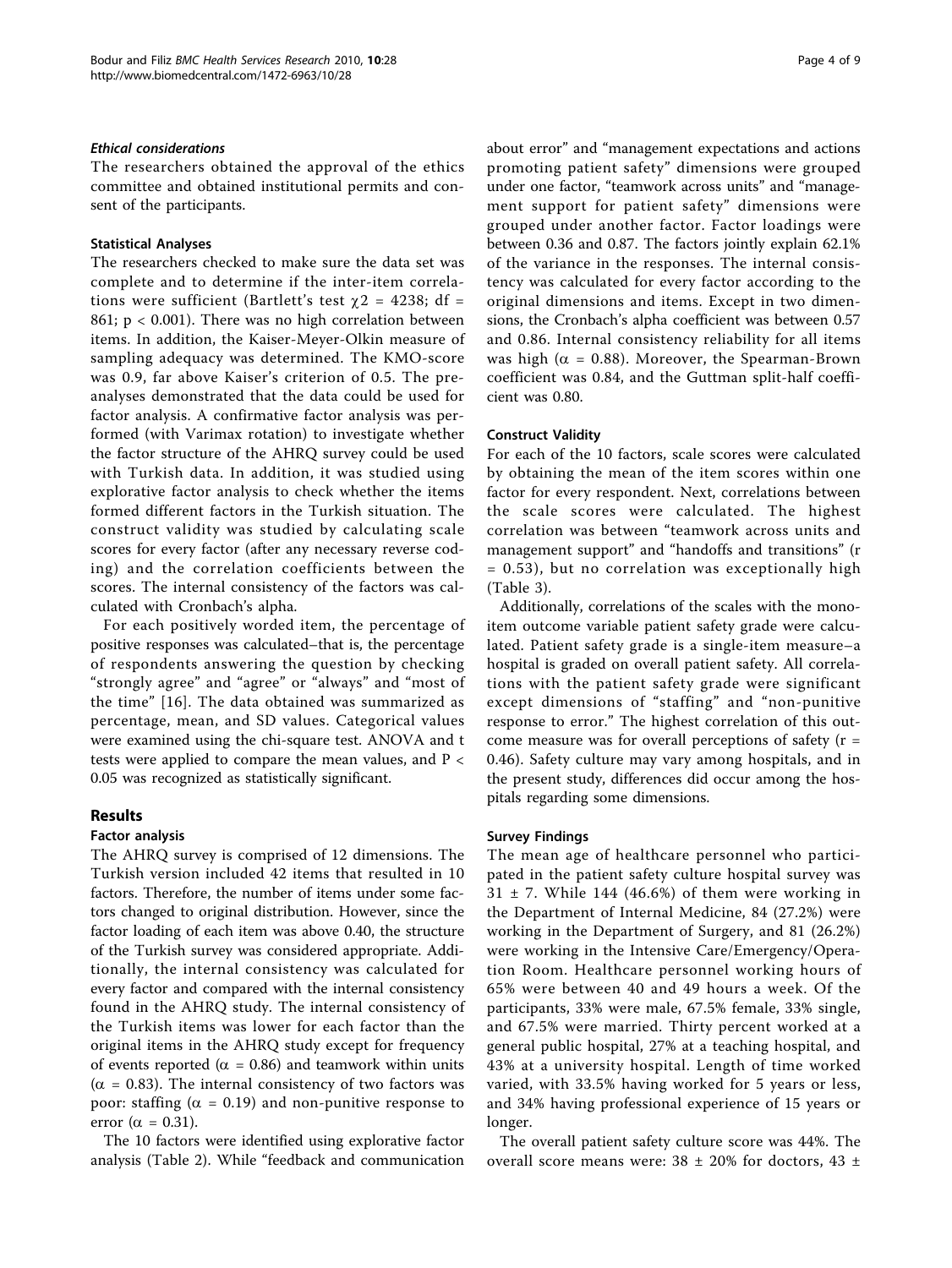<span id="page-4-0"></span>

| Items                                                                                                                    | F <sub>1</sub> | F <sub>2</sub> | F3      | F4   | F5   | F6   | F7   | F8   | F9   | F10  |
|--------------------------------------------------------------------------------------------------------------------------|----------------|----------------|---------|------|------|------|------|------|------|------|
| We are informed about errors that happen in this unit                                                                    | 0,68           |                |         |      |      |      |      |      |      |      |
| Staff feel free to question the decisions or actions of those with more<br>authority                                     | 0,66           |                |         |      |      |      |      |      |      |      |
| Staff will freely speak up if they see something that may negatively affect<br>patient care                              | 0,60           |                |         |      |      |      |      |      |      |      |
| Staff are afraid to ask questions when something does not seem right                                                     | 0,60           |                |         |      |      |      |      |      |      |      |
| We are given feedback about changes put into place based on event reports                                                | 0,56           |                |         |      |      |      |      |      |      |      |
| In this unit, we discuss ways to prevent errors from happening again                                                     | 0,54           |                |         |      |      |      |      |      |      |      |
| Shift changes are problematic for patients in this hospital                                                              |                | 0,68           |         |      |      |      |      |      |      |      |
| Important patient care information is often lost during shift changes                                                    |                | 0,68           |         |      |      |      |      |      |      |      |
| Things fall between the cracks when transferring patients from one unit to<br>another                                    |                | 0,61           |         |      |      |      |      |      |      |      |
| It is often unpleasant to work with staff from other hospital units                                                      |                | 0,58           |         |      |      |      |      |      |      |      |
| Problems often occur in the exchange of information across hospital units                                                |                | 0,46           |         |      |      |      |      |      |      |      |
| Staff in this unit work longer hours than is best for patient care                                                       |                |                | $-0,73$ |      |      |      |      |      |      |      |
| After we make changes to improve patient safety, we evaluate their<br>effectiveness                                      |                |                | 0,51    |      |      |      |      |      |      |      |
| We are actively doing things to improve patient safety                                                                   |                |                | 0,49    |      |      |      |      |      |      |      |
| People support one another in this unit                                                                                  |                |                |         | 0,77 |      |      |      |      |      |      |
| In this unit, people treat each other with respect                                                                       |                |                |         | 0,77 |      |      |      |      |      |      |
| When one area in this unit gets really busy, others help out                                                             |                |                |         | 0,72 |      |      |      |      |      |      |
| When a lot of work needs to be done quickly, we work together as a team to<br>get the work done                          |                |                |         | 0,62 |      |      |      |      |      |      |
| Hospital management provides a work climate that promotes patient safety                                                 |                |                |         |      | 0,69 |      |      |      |      |      |
| Hospital units do not coordinate well with each other                                                                    |                |                |         |      | 0,65 |      |      |      |      |      |
| There is good cooperation among hospital units that need to work together                                                |                |                |         |      | 0,63 |      |      |      |      |      |
| The actions of hospital management show that patient safety is a top priority                                            |                |                |         |      | 0,62 |      |      |      |      |      |
| Hospital units work well together to provide the best care for patients                                                  |                |                |         |      | 0,57 |      |      |      |      |      |
| Hospital management seems interested in patient safety only after an adverse<br>event happens                            |                |                |         |      | 0,55 |      |      |      |      |      |
| Mistakes have led to positive changes here                                                                               |                |                |         |      |      | 0,66 |      |      |      |      |
| When an event is reported, it feels like the person is being written up, not the<br>problem                              |                |                |         |      |      | 0,84 |      |      |      |      |
| Staff feel like their mistakes are held against them                                                                     |                |                |         |      |      | -,54 |      |      |      |      |
| Staff worry that mistakes they make are kept in their personnel file                                                     |                |                |         |      |      | -,38 |      |      |      |      |
| We use more agency/temporary staff than is best for patient care                                                         |                |                |         |      |      |      | -,80 |      |      |      |
| We have enough staff to handle the workload                                                                              |                |                |         |      |      |      | 0,61 |      |      |      |
| We work in crisis mode, trying to do too much, too quickly                                                               |                |                |         |      |      |      | 0,55 |      |      |      |
| Our procedures and systems are good at preventing errors from happening                                                  |                |                |         |      |      |      |      | 0,57 |      |      |
| It is just by chance that more serious mistakes don't happen around here                                                 |                |                |         |      |      |      |      | 0,54 |      |      |
| Patient safety is never sacrificed to get more work done                                                                 |                |                |         |      |      |      |      | 0,51 |      |      |
| We have patient safety problems in this unit                                                                             |                |                |         |      |      |      |      | 0,40 |      |      |
| When a mistake is made, but has no potential to harm the patient, how often<br>is this reported?                         |                |                |         |      |      |      |      |      | 0,89 |      |
| When a mistake is made, but is caught and corrected before affecting the<br>patient, how often is this reported?         |                |                |         |      |      |      |      |      | 0,87 |      |
| When a mistake is made that could harm the patient, but does not, how<br>often is this reported?                         |                |                |         |      |      |      |      |      | 0,78 |      |
| My supervisor/manager seriously considers staff suggestions for improving<br>patient safety                              |                |                |         |      |      |      |      |      |      | 0,76 |
| My supervisor/manager says a good word when he/she sees a job done<br>according to established patient safety procedures |                |                |         |      |      |      |      |      |      | 0,76 |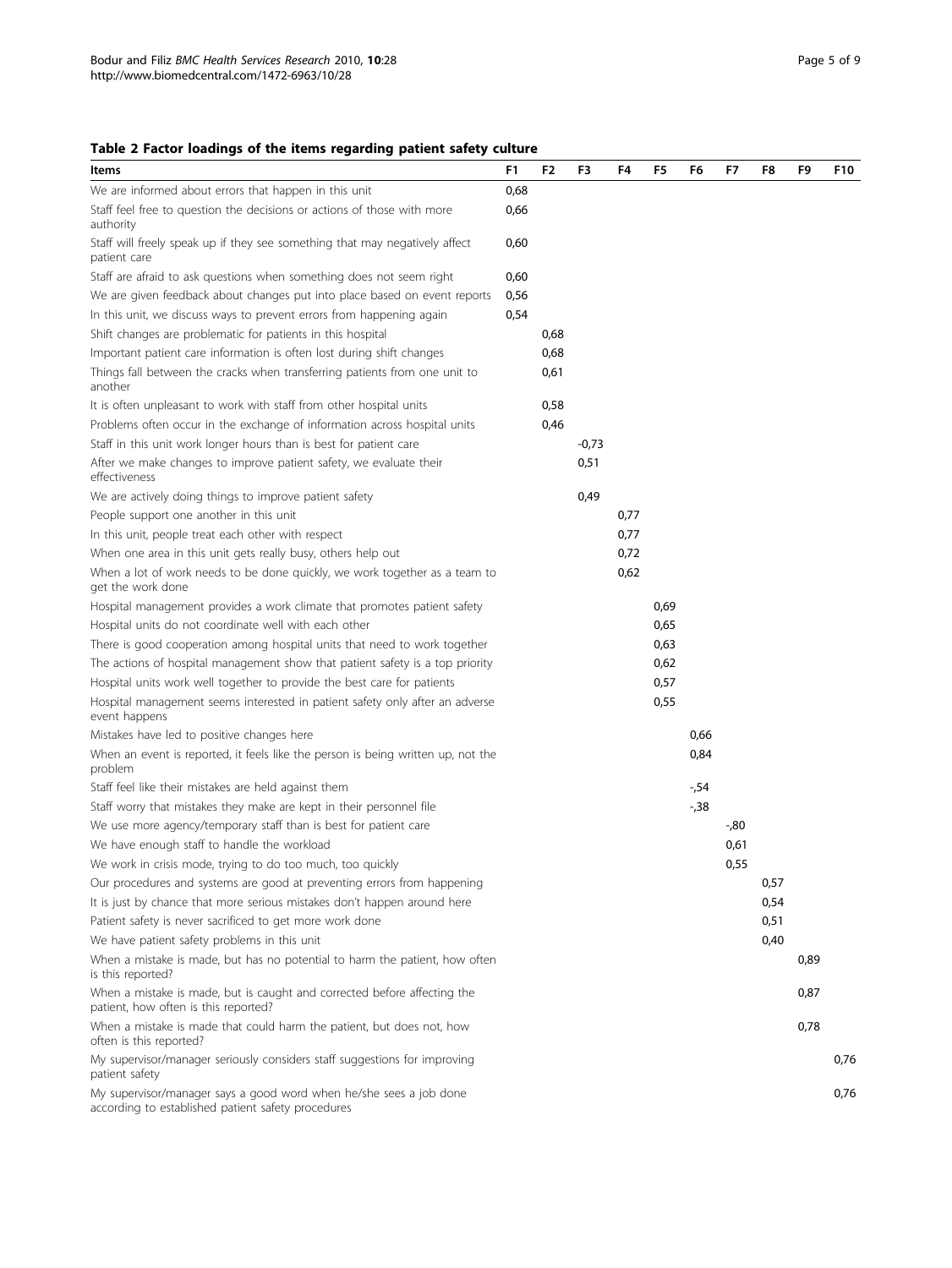#### <span id="page-5-0"></span>Table 2: Factor loadings of the items regarding patient safety culture (Continued)

| My supervisor/manager overlooks patient safety problems that happen over<br>and over                             | 0.51 |
|------------------------------------------------------------------------------------------------------------------|------|
| Whenever pressure builds up, my supervisor/manager wants us to work faster,<br>even if it means taking shortcuts | 0.36 |

19% for registered nurses, and  $47 \pm 20\%$  for temporary nurses ( $p = 0.019$ ). Scores were lower in doctors than for temporary nurses ( $p < 0.05$ ). Mean scores were 40  $\pm$ 18% in a university hospital,  $39 \pm 20$ % in a general hospital, and  $48 \pm 22\%$  in a teaching hospital ( $p < 0.05$ ). There was a difference in general score by gender (p > 0.05), but the safety culture scores were higher in married persons than in others ( $p < 0.05$ ).

The highest percentage of positive responses was obtained from the "teamwork within units" dimension, whereas items in the "frequency of events reported" dimension received the lowest percent of positive responses. There were no differences in the three types of hospitals regarding most dimensions of the patient safety culture; however, the percentage of positive responses was low in two dimensions and four items in the university hospital. Regarding the profession, one dimension and five items received a lower percentage of positive responses from physicians. In terms of workarea, scores of the Emergency/Intensive Care/Operating Room personnel were lower in two dimensions and six items compared with those who worked in the other departments. People who worked more than 50 hours per week ( $n = 77$ ), exhibited lower scores in 5 of the dimensions. A comparison of the mean value of the three hospitals for patient safety culture perception with a benchmark score revealed lower mean positive response values in 6 of 10 dimensions and higher in one. The biggest differences were found in "frequency of events reported" and "management support for patient safety" dimensions (Table [4](#page-6-0)).

While 86% of healthcare personnel gave positive–46% acceptable, 40% good-excellent–responses for "patient tal types in terms of safety grade ( $p > 0.05$ ). An important study finding was that a majority of the healthcare personnel (84%) never report medical errors relating to patient safety. The frequency of events reported was similar among the types of hospitals ( $p > 0.05$ ). No difference could be found among the professions or workareas regarding frequency of events reported ( $p > 0.05$ ).

safety grade," there was no difference among the hospi-

## **Discussion**

Self-report instruments are commonly used, although the weaknesses of self-reporting are widely recognized. Self-report inventories are often a good solution when researchers need to administer a large number of tests in a relatively short period of time. Scoring of the tests is standardized and based on previously established norms. However, self-report inventories have their weaknesses: Some tests are long and tedious. In some cases, a respondent may simply lose interest and not answer questions accurately. Additionally, people are sometimes not the best judges of their own behavior. Some individuals may try to hide their true feelings, thoughts, and attitudes.

The safety culture environment is considered the most important barrier to improving patient care safety [\[20](#page-8-0)]. The starting point for developing a safety culture should be the evaluation of the current culture by using an appropriate instrument [\[21](#page-8-0)]. This is a starting point for several areas: (1) diagnosis of safety culture and raising awareness, (2) evaluation of patient safety interventions and tracking change over time, (3) internal and external benchmarking, and (4) fulfillment of regulatory or other requirements [\[6\]](#page-8-0).

| <b>Factor</b>                                      |            | $\overline{2}$ | 3          | 4          | 5         | 6         |           | 8         | 9          |
|----------------------------------------------------|------------|----------------|------------|------------|-----------|-----------|-----------|-----------|------------|
| 1. Teamwork within units                           |            |                |            |            |           |           |           |           |            |
| 2. Management Expectations                         | $0,306***$ |                |            |            |           |           |           |           |            |
| 3. Teamwork across units and Management support    | $0.335***$ | $0.462**$      |            |            |           |           |           |           |            |
| 4. Organizational learning                         | $0.247**$  | $0.289**$      | $0.329**$  |            |           |           |           |           |            |
| 5. Overall perceptions of safety                   | $0.387**$  | $0.344**$      | $0.408**$  | $0.358**$  |           |           |           |           |            |
| 6. Feedback and communication openness about error | $0.382**$  | $0.507**$      | $0.517**$  | $0.355***$ | $0.441**$ |           |           |           |            |
| 7. Frequency of events reported                    | $0,132*$   | $0.207**$      | $0.315***$ | $0.289**$  | $0,217**$ | $0.358**$ |           |           |            |
| 8. Staffing                                        | 0.043      | 0,098          | 0.114      | 0,058      | $0.166**$ | 0,056     | $-0.032$  |           |            |
| 9. Handoffs and transitions                        |            | $0.314**$      | $0.532**$  | $0.185***$ | $0.353**$ | $0.427**$ | $0.280**$ | 0,04      |            |
| 10. Non-punitive response to error                 |            | $0.256**$      | $0.283**$  | $0.158***$ | $0.193**$ | $0.288**$ | $0.122*$  | $0.159**$ | $0,225***$ |

### Table 3 Inter-correlations of the 10 factors

 $*$ p < 0.05 \*\*p < 0.01.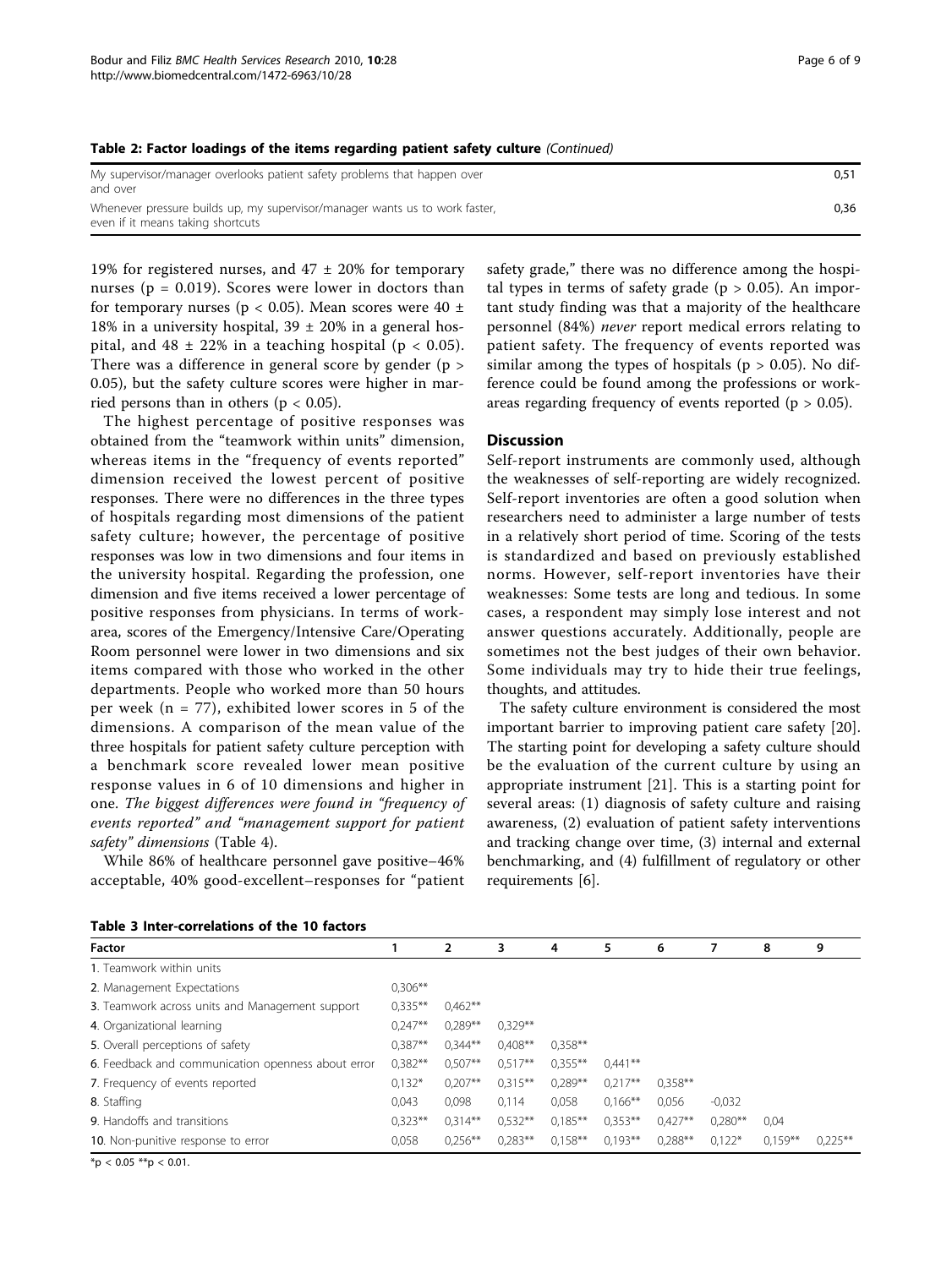## <span id="page-6-0"></span>Table 4 Descriptive statistics of survey on patient safety culture and benchmark scores

| Teamwork within units (Cronbach's $\alpha$ = 0.83)<br>70 (6)#<br>75<br>$81*$<br>a. People support one another between units<br>65(6)<br>$81*$<br>b. When a lot of work needs to be done quickly, we work together as a team to get the work done<br>75(5)<br>c. In all units, people treat each other with respect<br>72(3)<br>73<br>d. When one area in this unit gets really busy, others help out<br>70(9)<br>63<br>44 (6) §<br>Management Expectations and Actions Promoting Patient Safety (Cronbach's $\alpha = 0.72$ )<br>$70*$<br>a. Management says a good word when he/she sees a job done according to established resident safety<br>$37(5)$ §<br>68*<br>procedures<br>b. Management seriously considers staff suggestions for improving resident safety<br>41(7)<br>$72*$<br>$67*$<br>c. Whenever pressure builds up, my manager wants us to work faster, even if it means taking shortcuts (R)<br>37(5)<br>$71*$<br>d. My manager overlooks resident safety problems that happen over and over (R)<br>60(8)<br>40 (8)<br>$62*$<br>a. Management provides a work climate that promotes resident safety<br>$40(12)$ † ‡<br>$72*$<br>$65*$<br>b. The actions of management show that resident safety is a top priority<br>$37(6)$ ‡<br>c. Management seems interested in resident safety only after an adverse event happens<br>32(4)<br>$50*$<br>d. There is good cooperation among units that need to work together<br>46(12)<br>34<br>e. Units work well together to provide the best care for residents<br>40(6)<br>47<br>f. Units do not coordinate well with each other (R)<br>57(2)<br>$51*$<br>Organizational learning (Cronbach's $\alpha = 0.68$ )<br>41 $(7)$ #<br>$66*$<br>a. We are actively doing things to improve resident safety<br>$77*$<br>$51(5)$ ‡<br>b. Staff in this facility work longer hours than is best for resident care<br>21(4)<br>48*<br>c. After we make changes to improve resident safety, we evaluate their effectiveness<br>$52(7)$ ‡ §<br>$62*$<br>Overall perceptions of safety (Cronbach's $\alpha = 0.57$ )<br>62 $(7)$ #<br>56<br>a. Resident safety is never sacrificed to get more work done<br>$67(7)$ <sup>+</sup><br>$53*$<br>67(11)<br>55<br>b. Our procedures and systems are good at preventing errors from happening<br>c. It is just by chance that more serious mistakes don't happen around here<br>52<br>$57(5)$ §<br>d. We have patient safety problems in this facility (R)<br>57(5)<br>$64*$<br>Feedback and communication openness about error (Cronbach's $\alpha = 0.81$ )<br>38 (6) §#<br>$59*$<br>a. We are given feedback about changes put into place based on event reports<br>$30(4)$ §<br>53*<br>b. We are informed about errors that happen in the units<br>47(9)<br>59*<br>$42(6)$ §<br>c. In this facility, we discuss ways to prevent errors from happening again<br>$65*$<br>a. Staff will freely speak up if they see something that may negatively affect resident care<br>$43(1)$ $\uparrow$ $\uparrow$<br>$72*$<br>b. Staff feel free to question the decisions or actions of those with more authority<br>19(3)<br>$46*$<br>c. Staff are afraid to ask questions when something does not seem right (R)<br>47(4)<br>$60*$<br>Frequency of events reported (Cronbach's $\alpha = 0.86$ )<br>15(4)<br>$54*$<br>$47*$<br>a. When a mistake is made, but is caught and corrected before affecting the resident, how often is this reported?<br>13(2)<br>b. When a mistake is made, but has no potential to harm the resident, how often is this reported?<br>14(3)<br>$50*$<br>c. When a mistake is made that could harm the resident, but does not, how often is this reported?<br>18(4)<br>$67*$<br><b>Staffing</b> (Cronbach's $\alpha = 0.63$ )<br>44 (9) <sup>+</sup><br>48<br>a. We have enough staff to handle the workload<br>$36(19)$ $\uparrow$ §<br>45<br>c. We use more agency/temporary staff than is best for resident care<br>76(9)<br>$61*$<br>d. We work in "crisis mode" trying to do too much, too quickly (R)<br>21(4)<br>$40*$<br>Handoffs and transitions (Cronbach's $\alpha$ = 0.72)<br>54 (4) † ‡<br>$35*$<br>a. Things "fall between the cracks" when transferring residents from one unit to another (R)<br>44(6)<br>$29*$<br>b. Important resident care information is often lost during shift changes (R)<br>59(3)<br>$44*$<br>c. Problems often occur in the exchange of information across units (R)<br>42(5)<br>$32*$<br>d. It is often unpleasant to work with staff from other units (R)<br>46(7)<br>$56*$<br>e. Shift changes are problematic for residents in this facility (R)<br>67(1)<br>$36*$<br>Non-punitive response to error (Cronbach's $\alpha$ = 0.71)<br>24(4)<br>$37*$<br>a. Staff feel like their mistakes are held against them (R)<br>14(1)<br>44* | Ten factors subscales and survey items                                                          | Score<br>(SD) | <b>Benchmark score</b> |
|--------------------------------------------------------------------------------------------------------------------------------------------------------------------------------------------------------------------------------------------------------------------------------------------------------------------------------------------------------------------------------------------------------------------------------------------------------------------------------------------------------------------------------------------------------------------------------------------------------------------------------------------------------------------------------------------------------------------------------------------------------------------------------------------------------------------------------------------------------------------------------------------------------------------------------------------------------------------------------------------------------------------------------------------------------------------------------------------------------------------------------------------------------------------------------------------------------------------------------------------------------------------------------------------------------------------------------------------------------------------------------------------------------------------------------------------------------------------------------------------------------------------------------------------------------------------------------------------------------------------------------------------------------------------------------------------------------------------------------------------------------------------------------------------------------------------------------------------------------------------------------------------------------------------------------------------------------------------------------------------------------------------------------------------------------------------------------------------------------------------------------------------------------------------------------------------------------------------------------------------------------------------------------------------------------------------------------------------------------------------------------------------------------------------------------------------------------------------------------------------------------------------------------------------------------------------------------------------------------------------------------------------------------------------------------------------------------------------------------------------------------------------------------------------------------------------------------------------------------------------------------------------------------------------------------------------------------------------------------------------------------------------------------------------------------------------------------------------------------------------------------------------------------------------------------------------------------------------------------------------------------------------------------------------------------------------------------------------------------------------------------------------------------------------------------------------------------------------------------------------------------------------------------------------------------------------------------------------------------------------------------------------------------------------------------------------------------------------------------------------------------------------------------------------------------------------------------------------------------------------------------------------------------------------------------------------------------------------------------------------------------------------------------------------------------------------------------------------------------------------------------------------------------------------------------------------------------------------------------------------------------------------------------------------------------------------------------------------------------------------------------------------------------------------------------------------------------------------------------------------------------------------------------------------------------------------------------------------------------------------------------------------------------------------------------------------------------------------------------------------------------------------------------------------|-------------------------------------------------------------------------------------------------|---------------|------------------------|
|                                                                                                                                                                                                                                                                                                                                                                                                                                                                                                                                                                                                                                                                                                                                                                                                                                                                                                                                                                                                                                                                                                                                                                                                                                                                                                                                                                                                                                                                                                                                                                                                                                                                                                                                                                                                                                                                                                                                                                                                                                                                                                                                                                                                                                                                                                                                                                                                                                                                                                                                                                                                                                                                                                                                                                                                                                                                                                                                                                                                                                                                                                                                                                                                                                                                                                                                                                                                                                                                                                                                                                                                                                                                                                                                                                                                                                                                                                                                                                                                                                                                                                                                                                                                                                                                                                                                                                                                                                                                                                                                                                                                                                                                                                                                                                                            |                                                                                                 |               |                        |
|                                                                                                                                                                                                                                                                                                                                                                                                                                                                                                                                                                                                                                                                                                                                                                                                                                                                                                                                                                                                                                                                                                                                                                                                                                                                                                                                                                                                                                                                                                                                                                                                                                                                                                                                                                                                                                                                                                                                                                                                                                                                                                                                                                                                                                                                                                                                                                                                                                                                                                                                                                                                                                                                                                                                                                                                                                                                                                                                                                                                                                                                                                                                                                                                                                                                                                                                                                                                                                                                                                                                                                                                                                                                                                                                                                                                                                                                                                                                                                                                                                                                                                                                                                                                                                                                                                                                                                                                                                                                                                                                                                                                                                                                                                                                                                                            |                                                                                                 |               |                        |
|                                                                                                                                                                                                                                                                                                                                                                                                                                                                                                                                                                                                                                                                                                                                                                                                                                                                                                                                                                                                                                                                                                                                                                                                                                                                                                                                                                                                                                                                                                                                                                                                                                                                                                                                                                                                                                                                                                                                                                                                                                                                                                                                                                                                                                                                                                                                                                                                                                                                                                                                                                                                                                                                                                                                                                                                                                                                                                                                                                                                                                                                                                                                                                                                                                                                                                                                                                                                                                                                                                                                                                                                                                                                                                                                                                                                                                                                                                                                                                                                                                                                                                                                                                                                                                                                                                                                                                                                                                                                                                                                                                                                                                                                                                                                                                                            |                                                                                                 |               |                        |
|                                                                                                                                                                                                                                                                                                                                                                                                                                                                                                                                                                                                                                                                                                                                                                                                                                                                                                                                                                                                                                                                                                                                                                                                                                                                                                                                                                                                                                                                                                                                                                                                                                                                                                                                                                                                                                                                                                                                                                                                                                                                                                                                                                                                                                                                                                                                                                                                                                                                                                                                                                                                                                                                                                                                                                                                                                                                                                                                                                                                                                                                                                                                                                                                                                                                                                                                                                                                                                                                                                                                                                                                                                                                                                                                                                                                                                                                                                                                                                                                                                                                                                                                                                                                                                                                                                                                                                                                                                                                                                                                                                                                                                                                                                                                                                                            |                                                                                                 |               |                        |
|                                                                                                                                                                                                                                                                                                                                                                                                                                                                                                                                                                                                                                                                                                                                                                                                                                                                                                                                                                                                                                                                                                                                                                                                                                                                                                                                                                                                                                                                                                                                                                                                                                                                                                                                                                                                                                                                                                                                                                                                                                                                                                                                                                                                                                                                                                                                                                                                                                                                                                                                                                                                                                                                                                                                                                                                                                                                                                                                                                                                                                                                                                                                                                                                                                                                                                                                                                                                                                                                                                                                                                                                                                                                                                                                                                                                                                                                                                                                                                                                                                                                                                                                                                                                                                                                                                                                                                                                                                                                                                                                                                                                                                                                                                                                                                                            |                                                                                                 |               |                        |
|                                                                                                                                                                                                                                                                                                                                                                                                                                                                                                                                                                                                                                                                                                                                                                                                                                                                                                                                                                                                                                                                                                                                                                                                                                                                                                                                                                                                                                                                                                                                                                                                                                                                                                                                                                                                                                                                                                                                                                                                                                                                                                                                                                                                                                                                                                                                                                                                                                                                                                                                                                                                                                                                                                                                                                                                                                                                                                                                                                                                                                                                                                                                                                                                                                                                                                                                                                                                                                                                                                                                                                                                                                                                                                                                                                                                                                                                                                                                                                                                                                                                                                                                                                                                                                                                                                                                                                                                                                                                                                                                                                                                                                                                                                                                                                                            |                                                                                                 |               |                        |
|                                                                                                                                                                                                                                                                                                                                                                                                                                                                                                                                                                                                                                                                                                                                                                                                                                                                                                                                                                                                                                                                                                                                                                                                                                                                                                                                                                                                                                                                                                                                                                                                                                                                                                                                                                                                                                                                                                                                                                                                                                                                                                                                                                                                                                                                                                                                                                                                                                                                                                                                                                                                                                                                                                                                                                                                                                                                                                                                                                                                                                                                                                                                                                                                                                                                                                                                                                                                                                                                                                                                                                                                                                                                                                                                                                                                                                                                                                                                                                                                                                                                                                                                                                                                                                                                                                                                                                                                                                                                                                                                                                                                                                                                                                                                                                                            |                                                                                                 |               |                        |
|                                                                                                                                                                                                                                                                                                                                                                                                                                                                                                                                                                                                                                                                                                                                                                                                                                                                                                                                                                                                                                                                                                                                                                                                                                                                                                                                                                                                                                                                                                                                                                                                                                                                                                                                                                                                                                                                                                                                                                                                                                                                                                                                                                                                                                                                                                                                                                                                                                                                                                                                                                                                                                                                                                                                                                                                                                                                                                                                                                                                                                                                                                                                                                                                                                                                                                                                                                                                                                                                                                                                                                                                                                                                                                                                                                                                                                                                                                                                                                                                                                                                                                                                                                                                                                                                                                                                                                                                                                                                                                                                                                                                                                                                                                                                                                                            |                                                                                                 |               |                        |
|                                                                                                                                                                                                                                                                                                                                                                                                                                                                                                                                                                                                                                                                                                                                                                                                                                                                                                                                                                                                                                                                                                                                                                                                                                                                                                                                                                                                                                                                                                                                                                                                                                                                                                                                                                                                                                                                                                                                                                                                                                                                                                                                                                                                                                                                                                                                                                                                                                                                                                                                                                                                                                                                                                                                                                                                                                                                                                                                                                                                                                                                                                                                                                                                                                                                                                                                                                                                                                                                                                                                                                                                                                                                                                                                                                                                                                                                                                                                                                                                                                                                                                                                                                                                                                                                                                                                                                                                                                                                                                                                                                                                                                                                                                                                                                                            |                                                                                                 |               |                        |
|                                                                                                                                                                                                                                                                                                                                                                                                                                                                                                                                                                                                                                                                                                                                                                                                                                                                                                                                                                                                                                                                                                                                                                                                                                                                                                                                                                                                                                                                                                                                                                                                                                                                                                                                                                                                                                                                                                                                                                                                                                                                                                                                                                                                                                                                                                                                                                                                                                                                                                                                                                                                                                                                                                                                                                                                                                                                                                                                                                                                                                                                                                                                                                                                                                                                                                                                                                                                                                                                                                                                                                                                                                                                                                                                                                                                                                                                                                                                                                                                                                                                                                                                                                                                                                                                                                                                                                                                                                                                                                                                                                                                                                                                                                                                                                                            |                                                                                                 |               |                        |
|                                                                                                                                                                                                                                                                                                                                                                                                                                                                                                                                                                                                                                                                                                                                                                                                                                                                                                                                                                                                                                                                                                                                                                                                                                                                                                                                                                                                                                                                                                                                                                                                                                                                                                                                                                                                                                                                                                                                                                                                                                                                                                                                                                                                                                                                                                                                                                                                                                                                                                                                                                                                                                                                                                                                                                                                                                                                                                                                                                                                                                                                                                                                                                                                                                                                                                                                                                                                                                                                                                                                                                                                                                                                                                                                                                                                                                                                                                                                                                                                                                                                                                                                                                                                                                                                                                                                                                                                                                                                                                                                                                                                                                                                                                                                                                                            | Teamwork across units and Management support for resident safety (Cronbach's $\alpha = 0.80$ )  |               |                        |
|                                                                                                                                                                                                                                                                                                                                                                                                                                                                                                                                                                                                                                                                                                                                                                                                                                                                                                                                                                                                                                                                                                                                                                                                                                                                                                                                                                                                                                                                                                                                                                                                                                                                                                                                                                                                                                                                                                                                                                                                                                                                                                                                                                                                                                                                                                                                                                                                                                                                                                                                                                                                                                                                                                                                                                                                                                                                                                                                                                                                                                                                                                                                                                                                                                                                                                                                                                                                                                                                                                                                                                                                                                                                                                                                                                                                                                                                                                                                                                                                                                                                                                                                                                                                                                                                                                                                                                                                                                                                                                                                                                                                                                                                                                                                                                                            |                                                                                                 |               |                        |
|                                                                                                                                                                                                                                                                                                                                                                                                                                                                                                                                                                                                                                                                                                                                                                                                                                                                                                                                                                                                                                                                                                                                                                                                                                                                                                                                                                                                                                                                                                                                                                                                                                                                                                                                                                                                                                                                                                                                                                                                                                                                                                                                                                                                                                                                                                                                                                                                                                                                                                                                                                                                                                                                                                                                                                                                                                                                                                                                                                                                                                                                                                                                                                                                                                                                                                                                                                                                                                                                                                                                                                                                                                                                                                                                                                                                                                                                                                                                                                                                                                                                                                                                                                                                                                                                                                                                                                                                                                                                                                                                                                                                                                                                                                                                                                                            |                                                                                                 |               |                        |
|                                                                                                                                                                                                                                                                                                                                                                                                                                                                                                                                                                                                                                                                                                                                                                                                                                                                                                                                                                                                                                                                                                                                                                                                                                                                                                                                                                                                                                                                                                                                                                                                                                                                                                                                                                                                                                                                                                                                                                                                                                                                                                                                                                                                                                                                                                                                                                                                                                                                                                                                                                                                                                                                                                                                                                                                                                                                                                                                                                                                                                                                                                                                                                                                                                                                                                                                                                                                                                                                                                                                                                                                                                                                                                                                                                                                                                                                                                                                                                                                                                                                                                                                                                                                                                                                                                                                                                                                                                                                                                                                                                                                                                                                                                                                                                                            |                                                                                                 |               |                        |
|                                                                                                                                                                                                                                                                                                                                                                                                                                                                                                                                                                                                                                                                                                                                                                                                                                                                                                                                                                                                                                                                                                                                                                                                                                                                                                                                                                                                                                                                                                                                                                                                                                                                                                                                                                                                                                                                                                                                                                                                                                                                                                                                                                                                                                                                                                                                                                                                                                                                                                                                                                                                                                                                                                                                                                                                                                                                                                                                                                                                                                                                                                                                                                                                                                                                                                                                                                                                                                                                                                                                                                                                                                                                                                                                                                                                                                                                                                                                                                                                                                                                                                                                                                                                                                                                                                                                                                                                                                                                                                                                                                                                                                                                                                                                                                                            |                                                                                                 |               |                        |
|                                                                                                                                                                                                                                                                                                                                                                                                                                                                                                                                                                                                                                                                                                                                                                                                                                                                                                                                                                                                                                                                                                                                                                                                                                                                                                                                                                                                                                                                                                                                                                                                                                                                                                                                                                                                                                                                                                                                                                                                                                                                                                                                                                                                                                                                                                                                                                                                                                                                                                                                                                                                                                                                                                                                                                                                                                                                                                                                                                                                                                                                                                                                                                                                                                                                                                                                                                                                                                                                                                                                                                                                                                                                                                                                                                                                                                                                                                                                                                                                                                                                                                                                                                                                                                                                                                                                                                                                                                                                                                                                                                                                                                                                                                                                                                                            |                                                                                                 |               |                        |
|                                                                                                                                                                                                                                                                                                                                                                                                                                                                                                                                                                                                                                                                                                                                                                                                                                                                                                                                                                                                                                                                                                                                                                                                                                                                                                                                                                                                                                                                                                                                                                                                                                                                                                                                                                                                                                                                                                                                                                                                                                                                                                                                                                                                                                                                                                                                                                                                                                                                                                                                                                                                                                                                                                                                                                                                                                                                                                                                                                                                                                                                                                                                                                                                                                                                                                                                                                                                                                                                                                                                                                                                                                                                                                                                                                                                                                                                                                                                                                                                                                                                                                                                                                                                                                                                                                                                                                                                                                                                                                                                                                                                                                                                                                                                                                                            |                                                                                                 |               |                        |
|                                                                                                                                                                                                                                                                                                                                                                                                                                                                                                                                                                                                                                                                                                                                                                                                                                                                                                                                                                                                                                                                                                                                                                                                                                                                                                                                                                                                                                                                                                                                                                                                                                                                                                                                                                                                                                                                                                                                                                                                                                                                                                                                                                                                                                                                                                                                                                                                                                                                                                                                                                                                                                                                                                                                                                                                                                                                                                                                                                                                                                                                                                                                                                                                                                                                                                                                                                                                                                                                                                                                                                                                                                                                                                                                                                                                                                                                                                                                                                                                                                                                                                                                                                                                                                                                                                                                                                                                                                                                                                                                                                                                                                                                                                                                                                                            |                                                                                                 |               |                        |
|                                                                                                                                                                                                                                                                                                                                                                                                                                                                                                                                                                                                                                                                                                                                                                                                                                                                                                                                                                                                                                                                                                                                                                                                                                                                                                                                                                                                                                                                                                                                                                                                                                                                                                                                                                                                                                                                                                                                                                                                                                                                                                                                                                                                                                                                                                                                                                                                                                                                                                                                                                                                                                                                                                                                                                                                                                                                                                                                                                                                                                                                                                                                                                                                                                                                                                                                                                                                                                                                                                                                                                                                                                                                                                                                                                                                                                                                                                                                                                                                                                                                                                                                                                                                                                                                                                                                                                                                                                                                                                                                                                                                                                                                                                                                                                                            |                                                                                                 |               |                        |
|                                                                                                                                                                                                                                                                                                                                                                                                                                                                                                                                                                                                                                                                                                                                                                                                                                                                                                                                                                                                                                                                                                                                                                                                                                                                                                                                                                                                                                                                                                                                                                                                                                                                                                                                                                                                                                                                                                                                                                                                                                                                                                                                                                                                                                                                                                                                                                                                                                                                                                                                                                                                                                                                                                                                                                                                                                                                                                                                                                                                                                                                                                                                                                                                                                                                                                                                                                                                                                                                                                                                                                                                                                                                                                                                                                                                                                                                                                                                                                                                                                                                                                                                                                                                                                                                                                                                                                                                                                                                                                                                                                                                                                                                                                                                                                                            |                                                                                                 |               |                        |
|                                                                                                                                                                                                                                                                                                                                                                                                                                                                                                                                                                                                                                                                                                                                                                                                                                                                                                                                                                                                                                                                                                                                                                                                                                                                                                                                                                                                                                                                                                                                                                                                                                                                                                                                                                                                                                                                                                                                                                                                                                                                                                                                                                                                                                                                                                                                                                                                                                                                                                                                                                                                                                                                                                                                                                                                                                                                                                                                                                                                                                                                                                                                                                                                                                                                                                                                                                                                                                                                                                                                                                                                                                                                                                                                                                                                                                                                                                                                                                                                                                                                                                                                                                                                                                                                                                                                                                                                                                                                                                                                                                                                                                                                                                                                                                                            |                                                                                                 |               |                        |
|                                                                                                                                                                                                                                                                                                                                                                                                                                                                                                                                                                                                                                                                                                                                                                                                                                                                                                                                                                                                                                                                                                                                                                                                                                                                                                                                                                                                                                                                                                                                                                                                                                                                                                                                                                                                                                                                                                                                                                                                                                                                                                                                                                                                                                                                                                                                                                                                                                                                                                                                                                                                                                                                                                                                                                                                                                                                                                                                                                                                                                                                                                                                                                                                                                                                                                                                                                                                                                                                                                                                                                                                                                                                                                                                                                                                                                                                                                                                                                                                                                                                                                                                                                                                                                                                                                                                                                                                                                                                                                                                                                                                                                                                                                                                                                                            |                                                                                                 |               |                        |
|                                                                                                                                                                                                                                                                                                                                                                                                                                                                                                                                                                                                                                                                                                                                                                                                                                                                                                                                                                                                                                                                                                                                                                                                                                                                                                                                                                                                                                                                                                                                                                                                                                                                                                                                                                                                                                                                                                                                                                                                                                                                                                                                                                                                                                                                                                                                                                                                                                                                                                                                                                                                                                                                                                                                                                                                                                                                                                                                                                                                                                                                                                                                                                                                                                                                                                                                                                                                                                                                                                                                                                                                                                                                                                                                                                                                                                                                                                                                                                                                                                                                                                                                                                                                                                                                                                                                                                                                                                                                                                                                                                                                                                                                                                                                                                                            |                                                                                                 |               |                        |
|                                                                                                                                                                                                                                                                                                                                                                                                                                                                                                                                                                                                                                                                                                                                                                                                                                                                                                                                                                                                                                                                                                                                                                                                                                                                                                                                                                                                                                                                                                                                                                                                                                                                                                                                                                                                                                                                                                                                                                                                                                                                                                                                                                                                                                                                                                                                                                                                                                                                                                                                                                                                                                                                                                                                                                                                                                                                                                                                                                                                                                                                                                                                                                                                                                                                                                                                                                                                                                                                                                                                                                                                                                                                                                                                                                                                                                                                                                                                                                                                                                                                                                                                                                                                                                                                                                                                                                                                                                                                                                                                                                                                                                                                                                                                                                                            |                                                                                                 |               |                        |
|                                                                                                                                                                                                                                                                                                                                                                                                                                                                                                                                                                                                                                                                                                                                                                                                                                                                                                                                                                                                                                                                                                                                                                                                                                                                                                                                                                                                                                                                                                                                                                                                                                                                                                                                                                                                                                                                                                                                                                                                                                                                                                                                                                                                                                                                                                                                                                                                                                                                                                                                                                                                                                                                                                                                                                                                                                                                                                                                                                                                                                                                                                                                                                                                                                                                                                                                                                                                                                                                                                                                                                                                                                                                                                                                                                                                                                                                                                                                                                                                                                                                                                                                                                                                                                                                                                                                                                                                                                                                                                                                                                                                                                                                                                                                                                                            |                                                                                                 |               |                        |
|                                                                                                                                                                                                                                                                                                                                                                                                                                                                                                                                                                                                                                                                                                                                                                                                                                                                                                                                                                                                                                                                                                                                                                                                                                                                                                                                                                                                                                                                                                                                                                                                                                                                                                                                                                                                                                                                                                                                                                                                                                                                                                                                                                                                                                                                                                                                                                                                                                                                                                                                                                                                                                                                                                                                                                                                                                                                                                                                                                                                                                                                                                                                                                                                                                                                                                                                                                                                                                                                                                                                                                                                                                                                                                                                                                                                                                                                                                                                                                                                                                                                                                                                                                                                                                                                                                                                                                                                                                                                                                                                                                                                                                                                                                                                                                                            |                                                                                                 |               |                        |
|                                                                                                                                                                                                                                                                                                                                                                                                                                                                                                                                                                                                                                                                                                                                                                                                                                                                                                                                                                                                                                                                                                                                                                                                                                                                                                                                                                                                                                                                                                                                                                                                                                                                                                                                                                                                                                                                                                                                                                                                                                                                                                                                                                                                                                                                                                                                                                                                                                                                                                                                                                                                                                                                                                                                                                                                                                                                                                                                                                                                                                                                                                                                                                                                                                                                                                                                                                                                                                                                                                                                                                                                                                                                                                                                                                                                                                                                                                                                                                                                                                                                                                                                                                                                                                                                                                                                                                                                                                                                                                                                                                                                                                                                                                                                                                                            |                                                                                                 |               |                        |
|                                                                                                                                                                                                                                                                                                                                                                                                                                                                                                                                                                                                                                                                                                                                                                                                                                                                                                                                                                                                                                                                                                                                                                                                                                                                                                                                                                                                                                                                                                                                                                                                                                                                                                                                                                                                                                                                                                                                                                                                                                                                                                                                                                                                                                                                                                                                                                                                                                                                                                                                                                                                                                                                                                                                                                                                                                                                                                                                                                                                                                                                                                                                                                                                                                                                                                                                                                                                                                                                                                                                                                                                                                                                                                                                                                                                                                                                                                                                                                                                                                                                                                                                                                                                                                                                                                                                                                                                                                                                                                                                                                                                                                                                                                                                                                                            |                                                                                                 |               |                        |
|                                                                                                                                                                                                                                                                                                                                                                                                                                                                                                                                                                                                                                                                                                                                                                                                                                                                                                                                                                                                                                                                                                                                                                                                                                                                                                                                                                                                                                                                                                                                                                                                                                                                                                                                                                                                                                                                                                                                                                                                                                                                                                                                                                                                                                                                                                                                                                                                                                                                                                                                                                                                                                                                                                                                                                                                                                                                                                                                                                                                                                                                                                                                                                                                                                                                                                                                                                                                                                                                                                                                                                                                                                                                                                                                                                                                                                                                                                                                                                                                                                                                                                                                                                                                                                                                                                                                                                                                                                                                                                                                                                                                                                                                                                                                                                                            |                                                                                                 |               |                        |
|                                                                                                                                                                                                                                                                                                                                                                                                                                                                                                                                                                                                                                                                                                                                                                                                                                                                                                                                                                                                                                                                                                                                                                                                                                                                                                                                                                                                                                                                                                                                                                                                                                                                                                                                                                                                                                                                                                                                                                                                                                                                                                                                                                                                                                                                                                                                                                                                                                                                                                                                                                                                                                                                                                                                                                                                                                                                                                                                                                                                                                                                                                                                                                                                                                                                                                                                                                                                                                                                                                                                                                                                                                                                                                                                                                                                                                                                                                                                                                                                                                                                                                                                                                                                                                                                                                                                                                                                                                                                                                                                                                                                                                                                                                                                                                                            |                                                                                                 |               |                        |
|                                                                                                                                                                                                                                                                                                                                                                                                                                                                                                                                                                                                                                                                                                                                                                                                                                                                                                                                                                                                                                                                                                                                                                                                                                                                                                                                                                                                                                                                                                                                                                                                                                                                                                                                                                                                                                                                                                                                                                                                                                                                                                                                                                                                                                                                                                                                                                                                                                                                                                                                                                                                                                                                                                                                                                                                                                                                                                                                                                                                                                                                                                                                                                                                                                                                                                                                                                                                                                                                                                                                                                                                                                                                                                                                                                                                                                                                                                                                                                                                                                                                                                                                                                                                                                                                                                                                                                                                                                                                                                                                                                                                                                                                                                                                                                                            |                                                                                                 |               |                        |
|                                                                                                                                                                                                                                                                                                                                                                                                                                                                                                                                                                                                                                                                                                                                                                                                                                                                                                                                                                                                                                                                                                                                                                                                                                                                                                                                                                                                                                                                                                                                                                                                                                                                                                                                                                                                                                                                                                                                                                                                                                                                                                                                                                                                                                                                                                                                                                                                                                                                                                                                                                                                                                                                                                                                                                                                                                                                                                                                                                                                                                                                                                                                                                                                                                                                                                                                                                                                                                                                                                                                                                                                                                                                                                                                                                                                                                                                                                                                                                                                                                                                                                                                                                                                                                                                                                                                                                                                                                                                                                                                                                                                                                                                                                                                                                                            |                                                                                                 |               |                        |
|                                                                                                                                                                                                                                                                                                                                                                                                                                                                                                                                                                                                                                                                                                                                                                                                                                                                                                                                                                                                                                                                                                                                                                                                                                                                                                                                                                                                                                                                                                                                                                                                                                                                                                                                                                                                                                                                                                                                                                                                                                                                                                                                                                                                                                                                                                                                                                                                                                                                                                                                                                                                                                                                                                                                                                                                                                                                                                                                                                                                                                                                                                                                                                                                                                                                                                                                                                                                                                                                                                                                                                                                                                                                                                                                                                                                                                                                                                                                                                                                                                                                                                                                                                                                                                                                                                                                                                                                                                                                                                                                                                                                                                                                                                                                                                                            |                                                                                                 |               |                        |
|                                                                                                                                                                                                                                                                                                                                                                                                                                                                                                                                                                                                                                                                                                                                                                                                                                                                                                                                                                                                                                                                                                                                                                                                                                                                                                                                                                                                                                                                                                                                                                                                                                                                                                                                                                                                                                                                                                                                                                                                                                                                                                                                                                                                                                                                                                                                                                                                                                                                                                                                                                                                                                                                                                                                                                                                                                                                                                                                                                                                                                                                                                                                                                                                                                                                                                                                                                                                                                                                                                                                                                                                                                                                                                                                                                                                                                                                                                                                                                                                                                                                                                                                                                                                                                                                                                                                                                                                                                                                                                                                                                                                                                                                                                                                                                                            |                                                                                                 |               |                        |
|                                                                                                                                                                                                                                                                                                                                                                                                                                                                                                                                                                                                                                                                                                                                                                                                                                                                                                                                                                                                                                                                                                                                                                                                                                                                                                                                                                                                                                                                                                                                                                                                                                                                                                                                                                                                                                                                                                                                                                                                                                                                                                                                                                                                                                                                                                                                                                                                                                                                                                                                                                                                                                                                                                                                                                                                                                                                                                                                                                                                                                                                                                                                                                                                                                                                                                                                                                                                                                                                                                                                                                                                                                                                                                                                                                                                                                                                                                                                                                                                                                                                                                                                                                                                                                                                                                                                                                                                                                                                                                                                                                                                                                                                                                                                                                                            |                                                                                                 |               |                        |
|                                                                                                                                                                                                                                                                                                                                                                                                                                                                                                                                                                                                                                                                                                                                                                                                                                                                                                                                                                                                                                                                                                                                                                                                                                                                                                                                                                                                                                                                                                                                                                                                                                                                                                                                                                                                                                                                                                                                                                                                                                                                                                                                                                                                                                                                                                                                                                                                                                                                                                                                                                                                                                                                                                                                                                                                                                                                                                                                                                                                                                                                                                                                                                                                                                                                                                                                                                                                                                                                                                                                                                                                                                                                                                                                                                                                                                                                                                                                                                                                                                                                                                                                                                                                                                                                                                                                                                                                                                                                                                                                                                                                                                                                                                                                                                                            |                                                                                                 |               |                        |
|                                                                                                                                                                                                                                                                                                                                                                                                                                                                                                                                                                                                                                                                                                                                                                                                                                                                                                                                                                                                                                                                                                                                                                                                                                                                                                                                                                                                                                                                                                                                                                                                                                                                                                                                                                                                                                                                                                                                                                                                                                                                                                                                                                                                                                                                                                                                                                                                                                                                                                                                                                                                                                                                                                                                                                                                                                                                                                                                                                                                                                                                                                                                                                                                                                                                                                                                                                                                                                                                                                                                                                                                                                                                                                                                                                                                                                                                                                                                                                                                                                                                                                                                                                                                                                                                                                                                                                                                                                                                                                                                                                                                                                                                                                                                                                                            |                                                                                                 |               |                        |
|                                                                                                                                                                                                                                                                                                                                                                                                                                                                                                                                                                                                                                                                                                                                                                                                                                                                                                                                                                                                                                                                                                                                                                                                                                                                                                                                                                                                                                                                                                                                                                                                                                                                                                                                                                                                                                                                                                                                                                                                                                                                                                                                                                                                                                                                                                                                                                                                                                                                                                                                                                                                                                                                                                                                                                                                                                                                                                                                                                                                                                                                                                                                                                                                                                                                                                                                                                                                                                                                                                                                                                                                                                                                                                                                                                                                                                                                                                                                                                                                                                                                                                                                                                                                                                                                                                                                                                                                                                                                                                                                                                                                                                                                                                                                                                                            |                                                                                                 |               |                        |
|                                                                                                                                                                                                                                                                                                                                                                                                                                                                                                                                                                                                                                                                                                                                                                                                                                                                                                                                                                                                                                                                                                                                                                                                                                                                                                                                                                                                                                                                                                                                                                                                                                                                                                                                                                                                                                                                                                                                                                                                                                                                                                                                                                                                                                                                                                                                                                                                                                                                                                                                                                                                                                                                                                                                                                                                                                                                                                                                                                                                                                                                                                                                                                                                                                                                                                                                                                                                                                                                                                                                                                                                                                                                                                                                                                                                                                                                                                                                                                                                                                                                                                                                                                                                                                                                                                                                                                                                                                                                                                                                                                                                                                                                                                                                                                                            |                                                                                                 |               |                        |
|                                                                                                                                                                                                                                                                                                                                                                                                                                                                                                                                                                                                                                                                                                                                                                                                                                                                                                                                                                                                                                                                                                                                                                                                                                                                                                                                                                                                                                                                                                                                                                                                                                                                                                                                                                                                                                                                                                                                                                                                                                                                                                                                                                                                                                                                                                                                                                                                                                                                                                                                                                                                                                                                                                                                                                                                                                                                                                                                                                                                                                                                                                                                                                                                                                                                                                                                                                                                                                                                                                                                                                                                                                                                                                                                                                                                                                                                                                                                                                                                                                                                                                                                                                                                                                                                                                                                                                                                                                                                                                                                                                                                                                                                                                                                                                                            |                                                                                                 |               |                        |
|                                                                                                                                                                                                                                                                                                                                                                                                                                                                                                                                                                                                                                                                                                                                                                                                                                                                                                                                                                                                                                                                                                                                                                                                                                                                                                                                                                                                                                                                                                                                                                                                                                                                                                                                                                                                                                                                                                                                                                                                                                                                                                                                                                                                                                                                                                                                                                                                                                                                                                                                                                                                                                                                                                                                                                                                                                                                                                                                                                                                                                                                                                                                                                                                                                                                                                                                                                                                                                                                                                                                                                                                                                                                                                                                                                                                                                                                                                                                                                                                                                                                                                                                                                                                                                                                                                                                                                                                                                                                                                                                                                                                                                                                                                                                                                                            |                                                                                                 |               |                        |
|                                                                                                                                                                                                                                                                                                                                                                                                                                                                                                                                                                                                                                                                                                                                                                                                                                                                                                                                                                                                                                                                                                                                                                                                                                                                                                                                                                                                                                                                                                                                                                                                                                                                                                                                                                                                                                                                                                                                                                                                                                                                                                                                                                                                                                                                                                                                                                                                                                                                                                                                                                                                                                                                                                                                                                                                                                                                                                                                                                                                                                                                                                                                                                                                                                                                                                                                                                                                                                                                                                                                                                                                                                                                                                                                                                                                                                                                                                                                                                                                                                                                                                                                                                                                                                                                                                                                                                                                                                                                                                                                                                                                                                                                                                                                                                                            |                                                                                                 |               |                        |
|                                                                                                                                                                                                                                                                                                                                                                                                                                                                                                                                                                                                                                                                                                                                                                                                                                                                                                                                                                                                                                                                                                                                                                                                                                                                                                                                                                                                                                                                                                                                                                                                                                                                                                                                                                                                                                                                                                                                                                                                                                                                                                                                                                                                                                                                                                                                                                                                                                                                                                                                                                                                                                                                                                                                                                                                                                                                                                                                                                                                                                                                                                                                                                                                                                                                                                                                                                                                                                                                                                                                                                                                                                                                                                                                                                                                                                                                                                                                                                                                                                                                                                                                                                                                                                                                                                                                                                                                                                                                                                                                                                                                                                                                                                                                                                                            |                                                                                                 |               |                        |
|                                                                                                                                                                                                                                                                                                                                                                                                                                                                                                                                                                                                                                                                                                                                                                                                                                                                                                                                                                                                                                                                                                                                                                                                                                                                                                                                                                                                                                                                                                                                                                                                                                                                                                                                                                                                                                                                                                                                                                                                                                                                                                                                                                                                                                                                                                                                                                                                                                                                                                                                                                                                                                                                                                                                                                                                                                                                                                                                                                                                                                                                                                                                                                                                                                                                                                                                                                                                                                                                                                                                                                                                                                                                                                                                                                                                                                                                                                                                                                                                                                                                                                                                                                                                                                                                                                                                                                                                                                                                                                                                                                                                                                                                                                                                                                                            |                                                                                                 |               |                        |
|                                                                                                                                                                                                                                                                                                                                                                                                                                                                                                                                                                                                                                                                                                                                                                                                                                                                                                                                                                                                                                                                                                                                                                                                                                                                                                                                                                                                                                                                                                                                                                                                                                                                                                                                                                                                                                                                                                                                                                                                                                                                                                                                                                                                                                                                                                                                                                                                                                                                                                                                                                                                                                                                                                                                                                                                                                                                                                                                                                                                                                                                                                                                                                                                                                                                                                                                                                                                                                                                                                                                                                                                                                                                                                                                                                                                                                                                                                                                                                                                                                                                                                                                                                                                                                                                                                                                                                                                                                                                                                                                                                                                                                                                                                                                                                                            |                                                                                                 |               |                        |
|                                                                                                                                                                                                                                                                                                                                                                                                                                                                                                                                                                                                                                                                                                                                                                                                                                                                                                                                                                                                                                                                                                                                                                                                                                                                                                                                                                                                                                                                                                                                                                                                                                                                                                                                                                                                                                                                                                                                                                                                                                                                                                                                                                                                                                                                                                                                                                                                                                                                                                                                                                                                                                                                                                                                                                                                                                                                                                                                                                                                                                                                                                                                                                                                                                                                                                                                                                                                                                                                                                                                                                                                                                                                                                                                                                                                                                                                                                                                                                                                                                                                                                                                                                                                                                                                                                                                                                                                                                                                                                                                                                                                                                                                                                                                                                                            |                                                                                                 |               |                        |
|                                                                                                                                                                                                                                                                                                                                                                                                                                                                                                                                                                                                                                                                                                                                                                                                                                                                                                                                                                                                                                                                                                                                                                                                                                                                                                                                                                                                                                                                                                                                                                                                                                                                                                                                                                                                                                                                                                                                                                                                                                                                                                                                                                                                                                                                                                                                                                                                                                                                                                                                                                                                                                                                                                                                                                                                                                                                                                                                                                                                                                                                                                                                                                                                                                                                                                                                                                                                                                                                                                                                                                                                                                                                                                                                                                                                                                                                                                                                                                                                                                                                                                                                                                                                                                                                                                                                                                                                                                                                                                                                                                                                                                                                                                                                                                                            |                                                                                                 |               |                        |
|                                                                                                                                                                                                                                                                                                                                                                                                                                                                                                                                                                                                                                                                                                                                                                                                                                                                                                                                                                                                                                                                                                                                                                                                                                                                                                                                                                                                                                                                                                                                                                                                                                                                                                                                                                                                                                                                                                                                                                                                                                                                                                                                                                                                                                                                                                                                                                                                                                                                                                                                                                                                                                                                                                                                                                                                                                                                                                                                                                                                                                                                                                                                                                                                                                                                                                                                                                                                                                                                                                                                                                                                                                                                                                                                                                                                                                                                                                                                                                                                                                                                                                                                                                                                                                                                                                                                                                                                                                                                                                                                                                                                                                                                                                                                                                                            |                                                                                                 |               |                        |
|                                                                                                                                                                                                                                                                                                                                                                                                                                                                                                                                                                                                                                                                                                                                                                                                                                                                                                                                                                                                                                                                                                                                                                                                                                                                                                                                                                                                                                                                                                                                                                                                                                                                                                                                                                                                                                                                                                                                                                                                                                                                                                                                                                                                                                                                                                                                                                                                                                                                                                                                                                                                                                                                                                                                                                                                                                                                                                                                                                                                                                                                                                                                                                                                                                                                                                                                                                                                                                                                                                                                                                                                                                                                                                                                                                                                                                                                                                                                                                                                                                                                                                                                                                                                                                                                                                                                                                                                                                                                                                                                                                                                                                                                                                                                                                                            |                                                                                                 |               |                        |
|                                                                                                                                                                                                                                                                                                                                                                                                                                                                                                                                                                                                                                                                                                                                                                                                                                                                                                                                                                                                                                                                                                                                                                                                                                                                                                                                                                                                                                                                                                                                                                                                                                                                                                                                                                                                                                                                                                                                                                                                                                                                                                                                                                                                                                                                                                                                                                                                                                                                                                                                                                                                                                                                                                                                                                                                                                                                                                                                                                                                                                                                                                                                                                                                                                                                                                                                                                                                                                                                                                                                                                                                                                                                                                                                                                                                                                                                                                                                                                                                                                                                                                                                                                                                                                                                                                                                                                                                                                                                                                                                                                                                                                                                                                                                                                                            | b. When an event is reported, it feels like the person is being written up, not the problem (R) | 19(1)         | $39*$                  |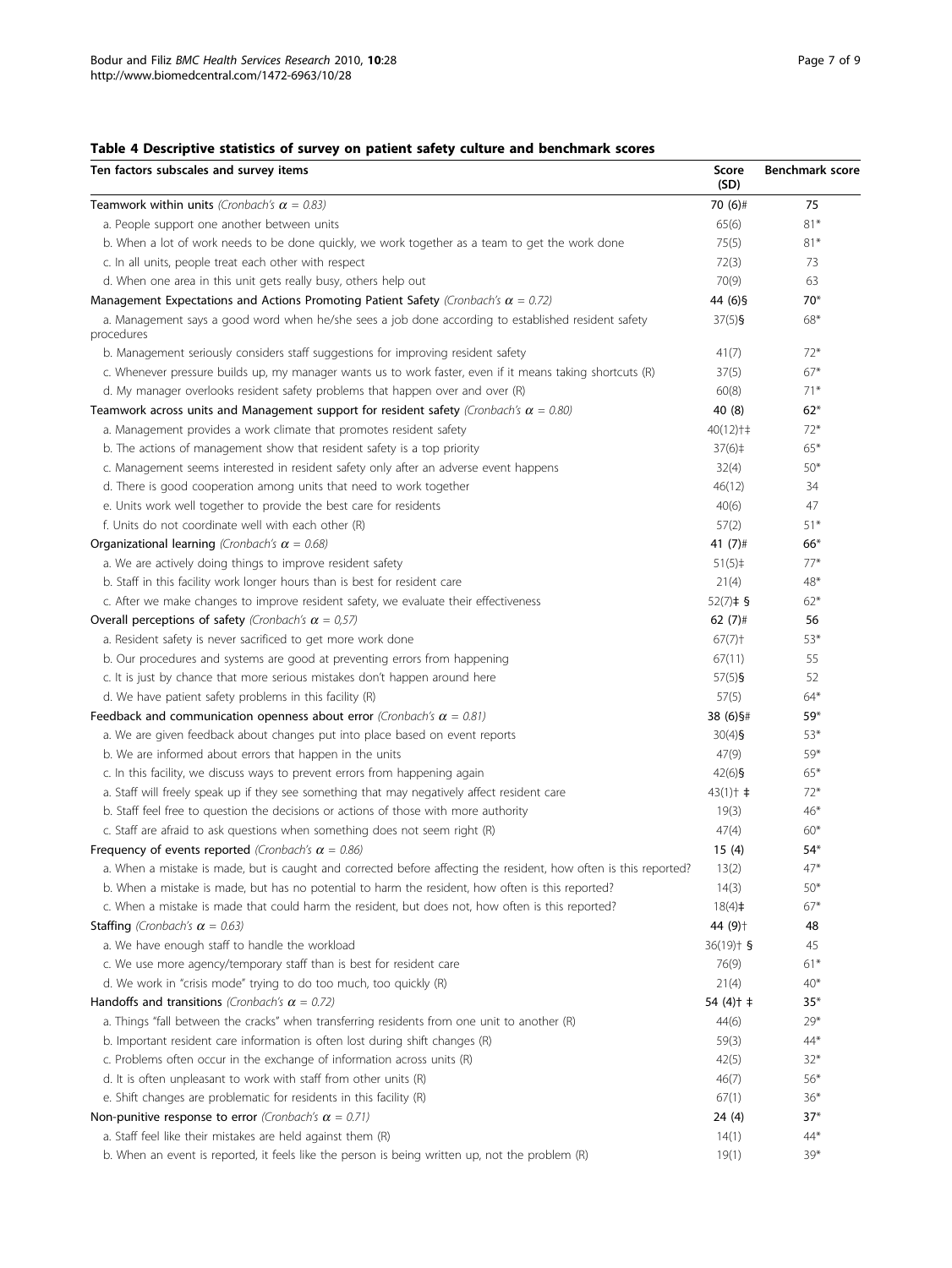| <b>Overall</b> (Cronbach's $\alpha = 0.86$ )                                | 44 (5) + | $67*$ |  |
|-----------------------------------------------------------------------------|----------|-------|--|
| d. Staff worry that mistakes they make are kept in their personnel file (R) | 23(4)    | $28*$ |  |
| c. Mistakes have led to positive changes here                               | 42(11)   | 58*   |  |
|                                                                             |          |       |  |

Table 4: Descriptive statistics of survey on patient safety culture and benchmark scores (Continued)

 $R =$  item was reverse coded

\*Significantly different t test at p,0.05 (using same SD for both data)

† Lover in university hospital to general and teaching hospital (p < 0.001)

 $\ddagger$  Lower in physicians to nurses (p < 0.05)

§Lower in staff working in Emergency/ICU/OR (p < 0.05)

# Lower in staff working 50 hour or more per week (p < 0.05)

In the 10-factor model, the reliability (internal consistency) of the factors and construct validity are acceptable. This indicates that the dimensions measure different constructs. However, high factor loading in all the items and a moderately high correlation among them indicate that each item could be used independently to determine patient safety; the number of items measuring the same factors could be limited to shorten the instrument. Internal consistency  $(\alpha)$  coefficients, which are based on the original factor structure of the survey, are shown in Table [4](#page-6-0). As expected, all factors were correlated with the outcome variable (i.e., patient safety score). The correlation of the patient safety score with "overall perception of safety" is an indication that the latter scale is accurate.

Overall, we generally found low patient safety culture scores in Turkey. The patient safety culture perception levels of physicians and nurses were similar. The number of participation of nurses in the study was higher than that reported in several other studies [[13,22](#page-8-0),[23\]](#page-8-0). Improvements may be realized through the following: (1) reporting of adverse events, (2) non-punitive policies with respect to error reporting, (3) open communication, (4)management support for safety culture, and (5) staffing improvements (Table [4](#page-6-0)).

Personnel appeared unwilling to work with those in other units but reported good teamwork within their own units (Table [4](#page-6-0)). Other studies found similar results [[22,24\]](#page-8-0). Teamwork is an important part for the development of patient safety, and personnel should be encouraged and supported in their efforts to establish good relationships with people working in other units [\[1,25](#page-8-0)].

Frequency of events reported, feedback about error, and organizational learning levels were all quite low (Table [4](#page-6-0)). In various types of hospitals and in rest homes, personnel surveyed by other researchers expressed concerns about application of punitive approaches [[13,24](#page-8-0),[26](#page-8-0)]. In a study by Kim and colleagues, nurses were found to be inattentive to the "possible occurrence" of medical error, and a lack of open communication was reported [[25](#page-8-0)]. If there is no system in place to report events and personnel have an intensive workload, reporting of events will be difficult [[27](#page-8-0)]. Some studies reveal higher percentages of positive opinions about organizational learning, event reporting and open communication [[23,28\]](#page-8-0).

Management can show its support for patient safety by maintaining open communication, educating personnel, delegating the workers to identify and correct risks, stating that patient safety is a shared responsibility, and providing adequate resources [\[7](#page-8-0)]. This study shows that physicians and nurses consider management support to be inadequate for patient safety (Table [4\)](#page-6-0). While there are studies that report similar results [[23,25,26,29](#page-8-0)], there are other studies in which personnel report that management support was adequate [\[28](#page-8-0)]. Scarcity in number of personnel and inexperience will weaken the ability of a healthcare facility to provide patient safety.

If healthcare personnel's perception of patient safety culture is generally lower than the benchmark score [[14](#page-8-0)] in hospitals with 400 or more beds, they will also have higher scores in dimensions such as "overall perception of patient safety" and "handoffs and transitions" (Table [4\)](#page-6-0). While this can be due to cultural differences, it can also be due to the reluctance of healthcare personnel to express negative opinions about their workplaces. In other studies that report a low patient safety culture level, "overall perception of patient safety" and "handoffs and transitions" dimensions were also problematic [[13](#page-8-0),[24,26\]](#page-8-0). Alterations in communication mechanisms during handoffs and a lack of standards in doing so cause patient safety problems [[30\]](#page-8-0).

#### Conclusions

The factor structures of the Turkish and American "Hospital Survey on Patient Safety Culture" are almost identical. The main part of the factor structure is the same, and all items were kept. There are only small shifts among items across factors. Undeniably, Turkish factors show a lower internal consistency than those in the American study, excluding only two factors. This study demonstrates that this translated "Hospital Survey on Patient Safety Culture" is an appropriate instrument to assess patient safety culture in Turkish hospitals.

Determining the patient safety culture level should be a continuous process. Hospitals in Turkey need to